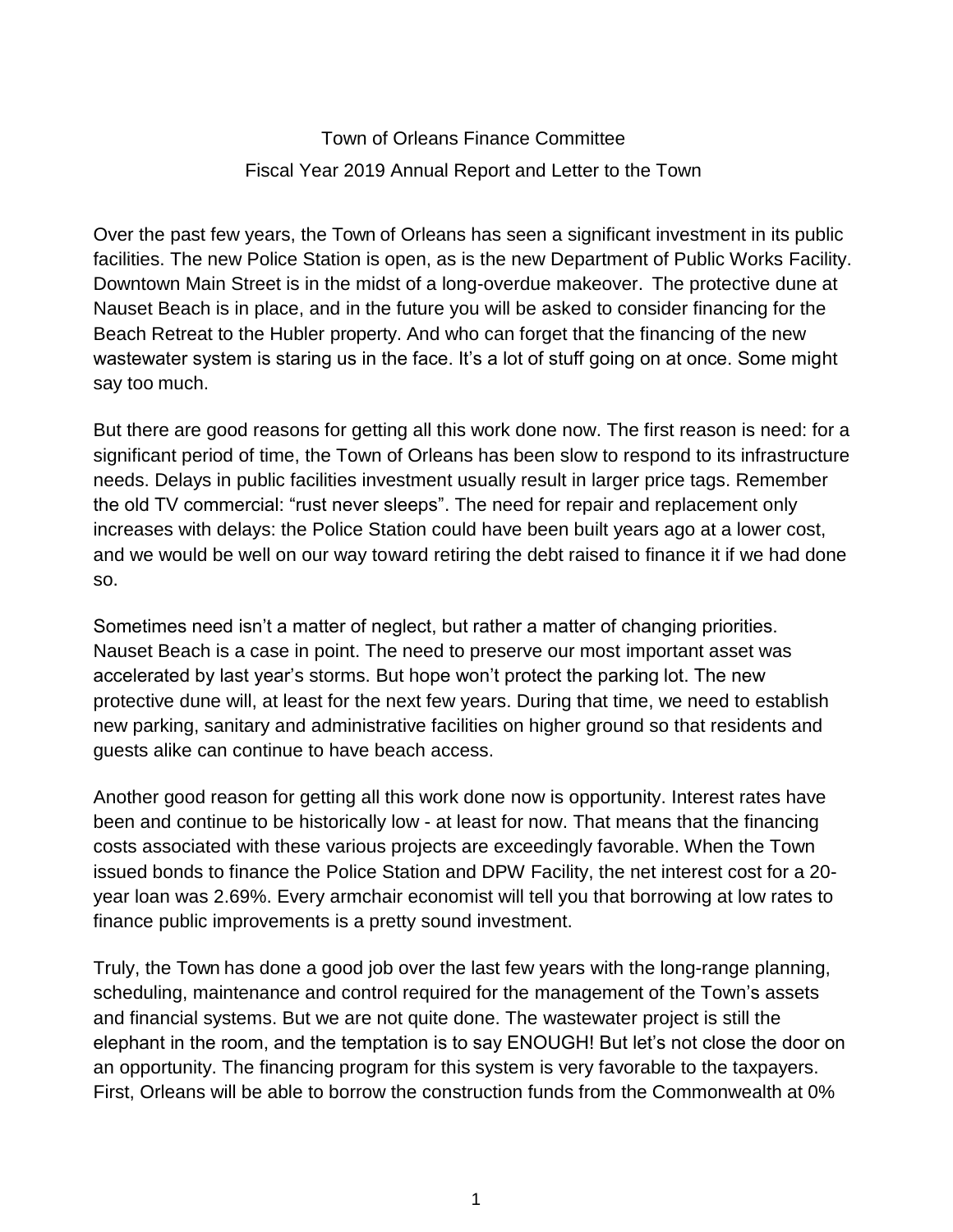interest; and second, the Commonwealth could rebate to the Town as much as one-third of these construction costs.

That's right -- we would pay for only two-thirds of the project's construction costs, at a 0% interest rate. And the revenues generated by the recently-enacted Short-Term Rentals Tax could be used in part to help fund the wastewater project, further reducing the cost to the taxpayers. The completion of the wastewater system could also give a positive and substantial impetus to the expansion and diversification of the economic base of Orleans.

For a long time, the economy of the Town of Orleans has relied upon the tourist industry. Orleans is blessed with beaches along the Atlantic Ocean and Cape Cod Bay and has many lakes and ponds. Beginning on Memorial Day, visitors flock to Cape Cod in general and Orleans in particular to swim, sail, surf, canoe, kayak, hike, fish and sunbathe. The economy of the Town is highly reliant on the influx of tourists. During the summer months, the restaurants are jammed, retail stores thrive and residents are able to provide short-term rentals to vacationers eager to enjoy the sun and surf.

Last year, in this space, the Finance Committee commented on the financial stress that this seasonal economy places on both the Town's ability to provide a high level of services and the taxpayers' ability to support those services. Perhaps the Town's financial stress will be further tested should external issues arise that diminish our attraction as a vacation destination.

Nauset Beach is five miles of beach front along the Atlantic Ocean. The Town has just completed the construction of a 25' high sand dune to protect the beach parking lot from storm damage over the next few years and has plans for a \$6 million retreat of beach services to higher ground at the Hubler property above and behind the parking lot. At the same time that the cost of beach maintenance is increasing, beach revenues are declining. In FY2018, beach revenues declined by some \$100,000 and this year revenues may decline further as the dune construction has eliminated 275 parking spaces. Beach operations, which benefit from a taxpayer subsidy, will likely see increased costs, declining income and reduced parking availability.

Of additional concern is the increase in shark activity off the beaches of Cape Cod. Fortunately, Orleans already has a number of precautionary measures in place. Beach communications were enhanced several years ago. During the summer, four Fire Department EMT's are assigned to Nauset Beach, supported by two over-sand emergency vehicles and a specialized surf rescue boat. An emergency phone has been installed at the Nauset Beach toll booth to provide "hot line" access to the 911 dispatch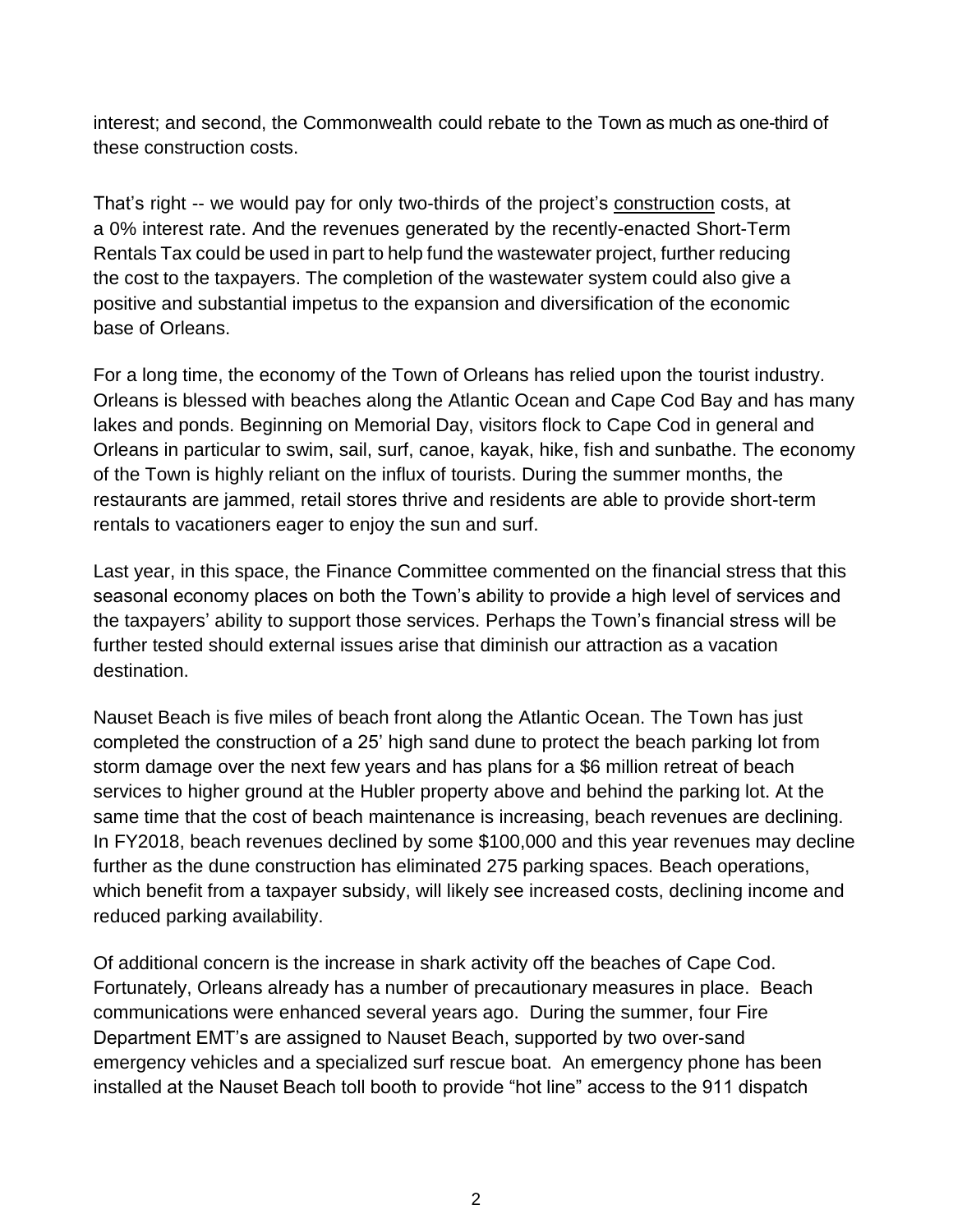center. And most recently, the Fire Department has been providing "stop-the-bleed" training for citizens and Town employees alike, with supplies to be stored at special stations along the beach. New signage has been designed to warn beach-goers about potential shark hazards. Orleans is also working with other towns on the Outer Cape and with the National Seashore to investigate innovative strategies for mitigating the problem. The recently announced State grant for Cape shark strategies will provide about \$10k for Orleans, which will likely be used for additional training and signage. In the meantime, the impact that the shark activity will have on future vacation plans is unknown and hard to measure.

As noted, the State recently enacted a Short-Term Rental Tax, which will tax the shortterm rental of rooms in private homes at the same rate as the hotel/motel room tax. Although the new revenue stream will be a welcome addition to future budgets of the Town and is expected to have a significant impact in off-setting at least a portion of the costs of the Town's wastewater project, it may also result in an increase in the cost for summer rentals. That too could affect the vacation plans of potential visitors.

There is not a lot we can do about storms and sharks, but there are things we can do to improve the economic climate for our residents and businesses. New employment opportunities and affordable housing are high on anyone's list of ways to improve Orleans. Despite the Town's amenities, it can be tough to make a living in Orleans. Businesses that provide year-round, full-time employment are much valued in Orleans, but are not numerous enough. Although Orleans has made a firm commitment to expand affordable housing opportunities, moderately-priced, year-round housing is still hard to find.

The Town offers a wide array of services to its taxpayers. Many of these services are of a critical nature for the well-being of its taxpayers and for these employees we should ensure that competitive wages are in place compared to other Towns, versus losing our investment in these resources if they leave. Managing the operating budget specifically oriented to the tax rate can ignore the fact that cuts in the operating budget to meet that goal sooner or later results in the denial of some of these services. And if such painful choices become necessary, we will have to decide how to differentiate among the various Town services to ensure that critical services are maintained at an acceptable level.

With recent and anticipated increases in spending on a number of long-overdue infrastructure projects, and the perceived need to catch up in other areas such as wages and housing, with the resulting increase in Town debt and property taxes, we need to keep a sharp eye on the economy. If there were to be a severe or prolonged economic downturn, the revenue projections and loan forgiveness outlined above may come into question, leaving taxpayers to cover any shortfalls. But fear of the future isn't helpful either. We need